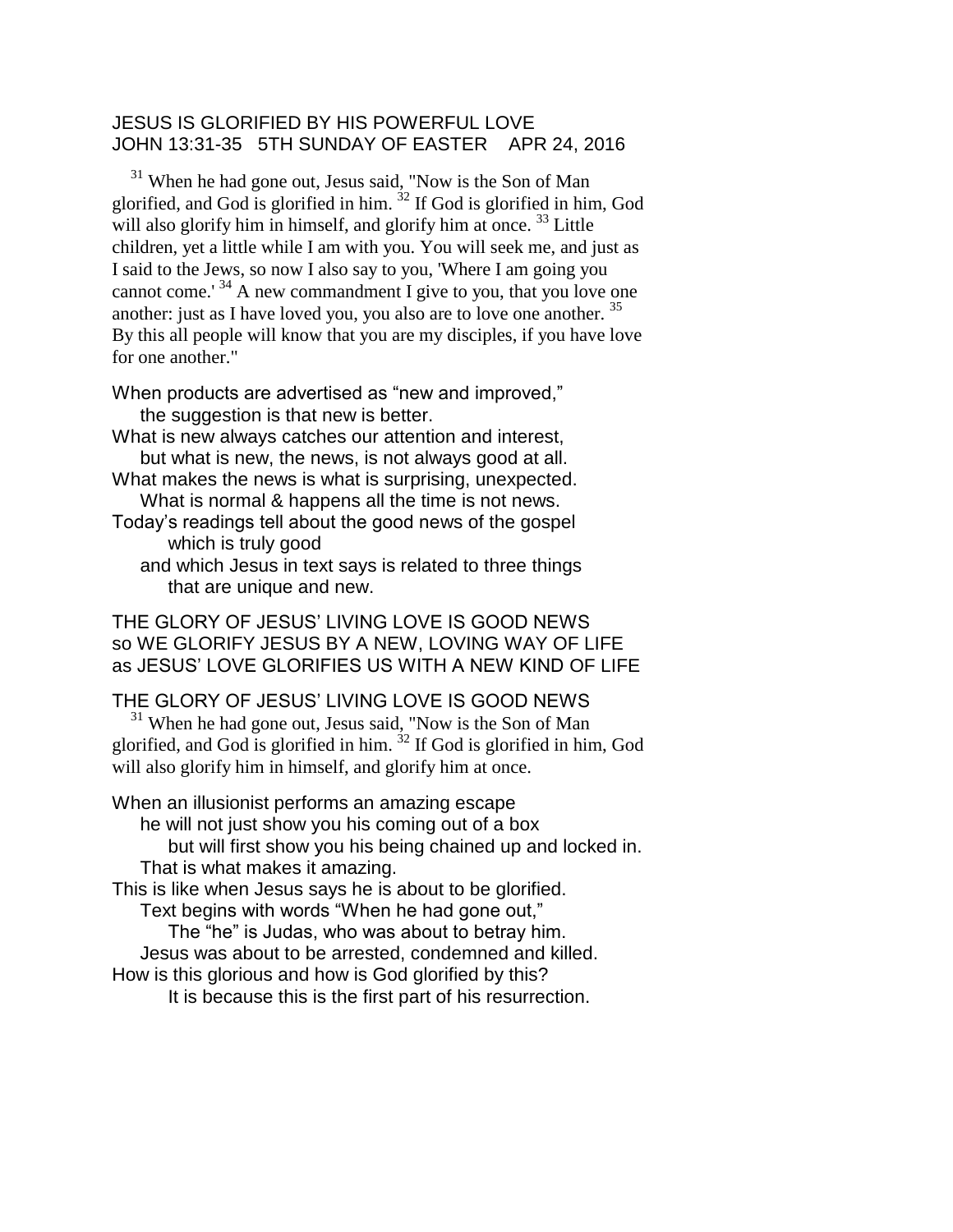His being alive several days later is amazingly glorious only because before he had died and was buried. But Jesus glory is not just in what he did but what he did for us. This was an act of amazing love. When Jesus spoke and fulfilled these words he knew he was being betrayed and abandoned by those he had cared for and loved the most but, amazingly, he keeps on loving and even dying for them. God is glorified by this amazing act of love. This is the gloriously good news of the Gospel, that God continues to love such undeserving sinners as us who continually go our own selfish way and fail to love and obey him; and that Jesus willingly suffers and dies in our place, taking on himself the suffering that we deserve so that we end up free and forgiven. and that he is then raised to new life so that we can know this is true and have faith in him and continue to receive his love. So both Jesus' being transformed to life again after death and his loving the unlovely glorifies him and the Father as it also makes a difference for us; and one difference it makes for us is that now we too glorify Jesus and the Father by an amazing change that happens for us.

## WE GLORIFY JESUS BY A NEW, LOVING WAY OF LIFE

 $34$  A new commandment I give to you, that you love one another: just as I have loved you, you also are to love one another. <sup>35</sup> By this all people will know that you are my disciples, if you have love for one another."

Here is another statement that is curious.

Jesus says his new commandment is to love one another. How is that new? The Bible has said it plenty of times.

What the Bible says in other places is

"Love your neighbor as yourself." That fulfills the whole law. But here Jesus says to love others as HE loves us.

That results only from the gospel.

In the sermon on the mount, Jesus comments:

it is said love your neighbor - and hate your enemies. But he says love even your enemies.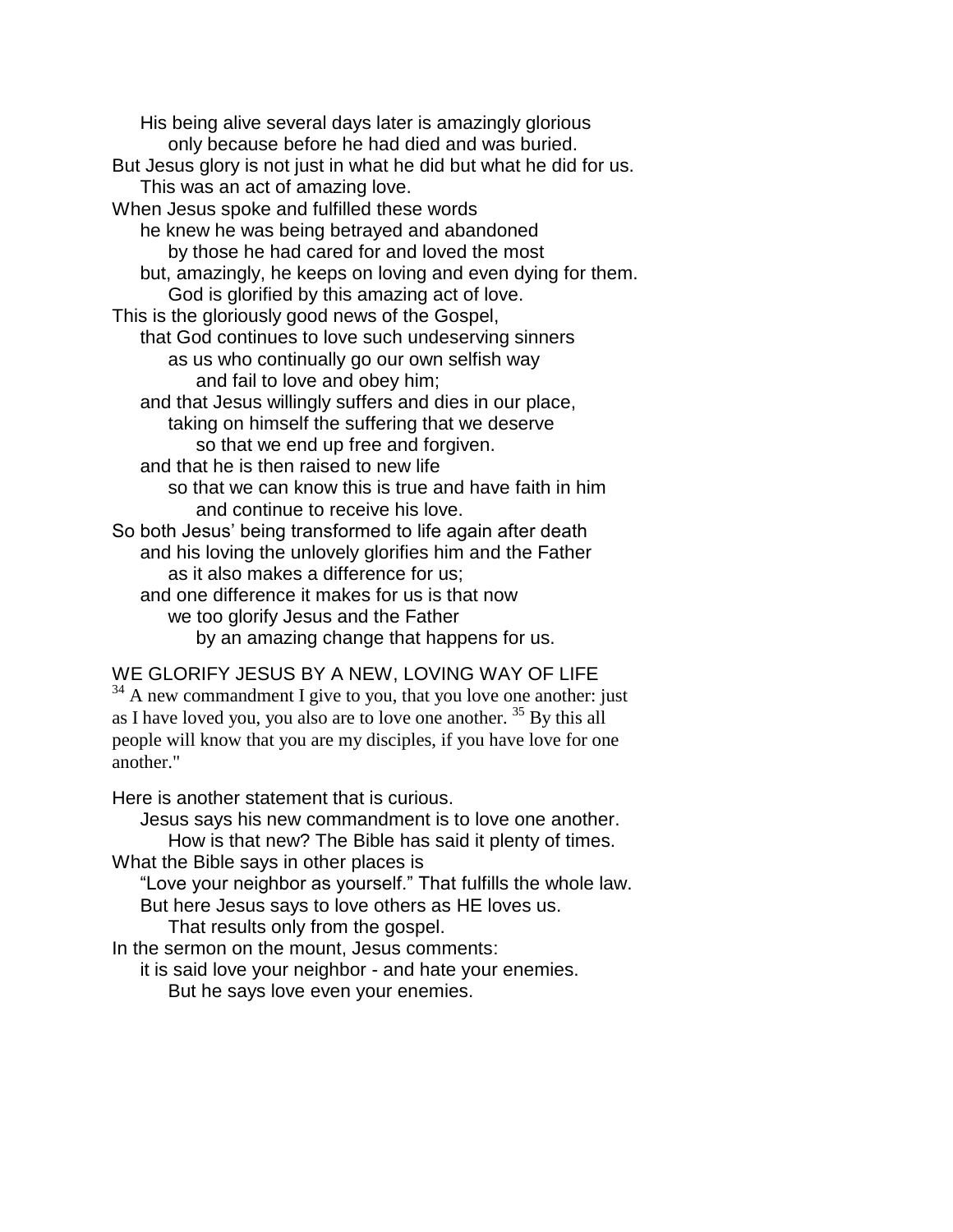Even pagans love those who love them, there is nothing special about that. Love means wanting what is good for another as much as or more than we want good for ourselves. What do we want for self? Comfort, pleasure, strength, freedom. Not anything that holds us too tight or challenges us with what is difficult, and so we tend to love others this way. But Jesus' love for us is stronger. What he wants for us is not just pleasure but perfection, not just health but holiness, not just strength but submission & total reliance on him. He loves those who don't want his love or attention. He reaches out to those who don't want his embrace. His tough love wants what is best for us and is willing to endure discomfort on both sides in order to get there. This is the kind of love Jesus wants us to have for one another and also for outsiders. Peter gives an example of this in the first reading. he goes out of his comfort zone to do something new and strange, sharing God's love with gentiles. And the others recognize this is God's way of doing things. Jesus glorifies the Father by what he does in love and we glorify him in the same way. We are to let our light shine before men that they may see our good works and glorify (not us, but) our Father in heaven. Too often the way we get along with even fellow believers does not make either us or God look good. But when we do love in this way it is real news because it is an unusual kind of love that comes only from the work of Jesus himself. One of the things that is new about this commandment is not just the results on the outside, loving others, but what motivates and causes it on the inside. Some are old enough to remember invention of a new way of cooking: the microwave oven. The food may look about the same on outside but it is cooked in a new way, from the inside. What causes us to keep the commandment of love is not the old "I have to" of living under external law but a new internal "I want to" that comes from gospel.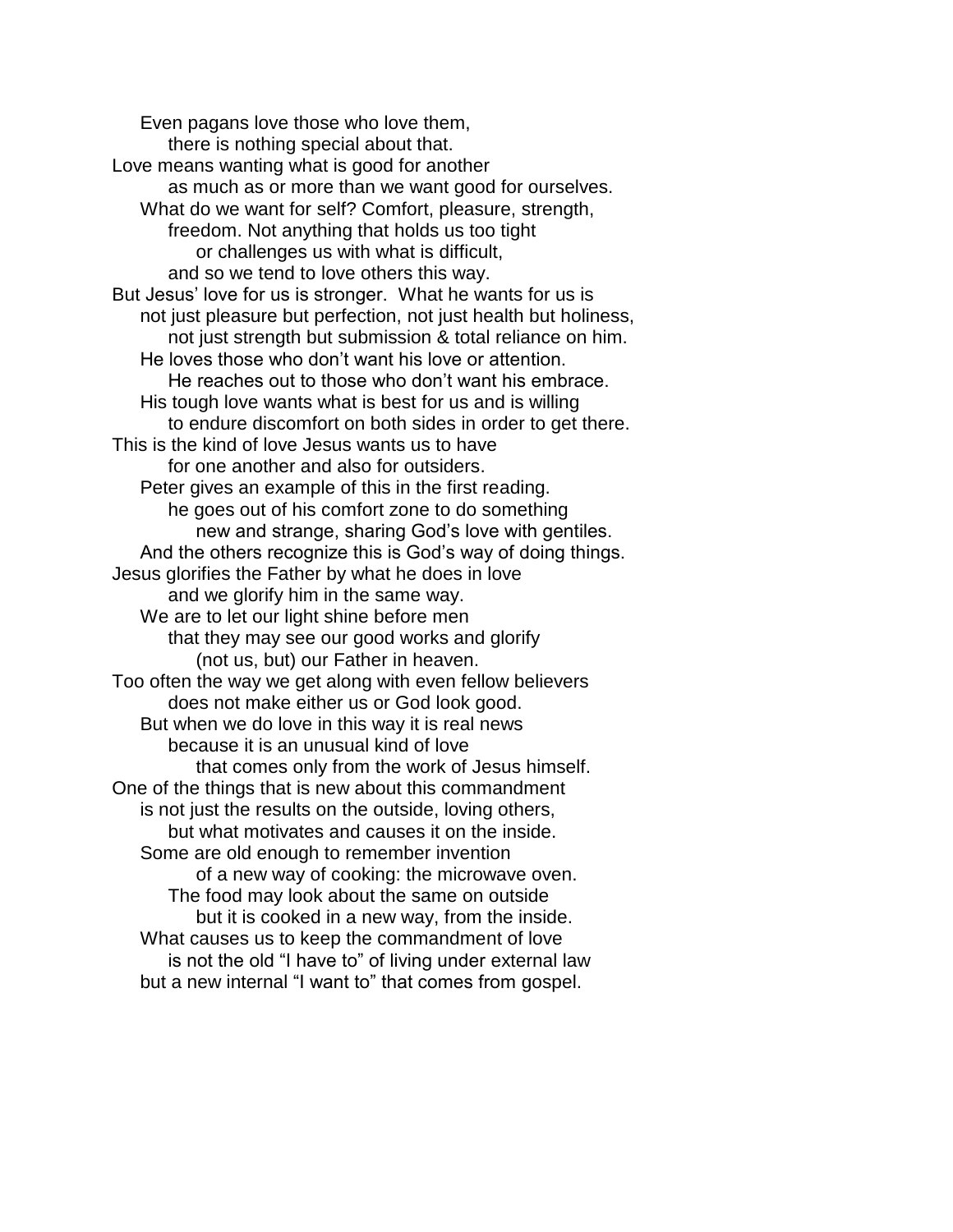This new way of life happens only when…

JESUS' LOVE GLORIFIES US WITH A NEW KIND OF LIFE  $33$  Little children, yet a little while I am with you. You will seek me, and just as I said to the Jews, so now I also say to you, 'Where I am going you cannot come.'

This is a surprising saying too, at least to Peter, who replies, "Lord, where are you going? Jesus answered him, "Where I am going you cannot follow me now, but you will follow afterward." So where is it Jesus is going? Right now he is going to be betrayed and arrested, and he is going to accept it meekly. He is going to be scorned by those who are worse and beaten by those who are weaker but he is going to endure it patiently. He is going to die the most shameful & miserable death while carrying all the sins of the whole world and experiencing the aloneness of hell but he is going to do it with gentle strength. Can any disciples do this? No, we can't begin to go there. But there is another reason we can't. When a parent is going to the store and child says, "Can I go to?" and parent says "no." It means not that they are not able but not allowed. When Jesus goes to suffer to pay for every sin, to face the horrors of death & the devil alone he says to us, I am not going to allow you to go there, I am going to keep you from this. But there is somewhere he is going that we will go afterward, because of what he does, we will follow him because he will carve out a space in suffering in which we can still be safe, He will make a hole in death through which we can pass. He will defeat the Devil so we can walk by him. We will follow not by doing the same things he does but through faith in what he has done for us. He is going to live again forever & ascend to glory in heaven. This is where we follow him because he gives us a new kind of life. When God created the world, he made different kinds of life.